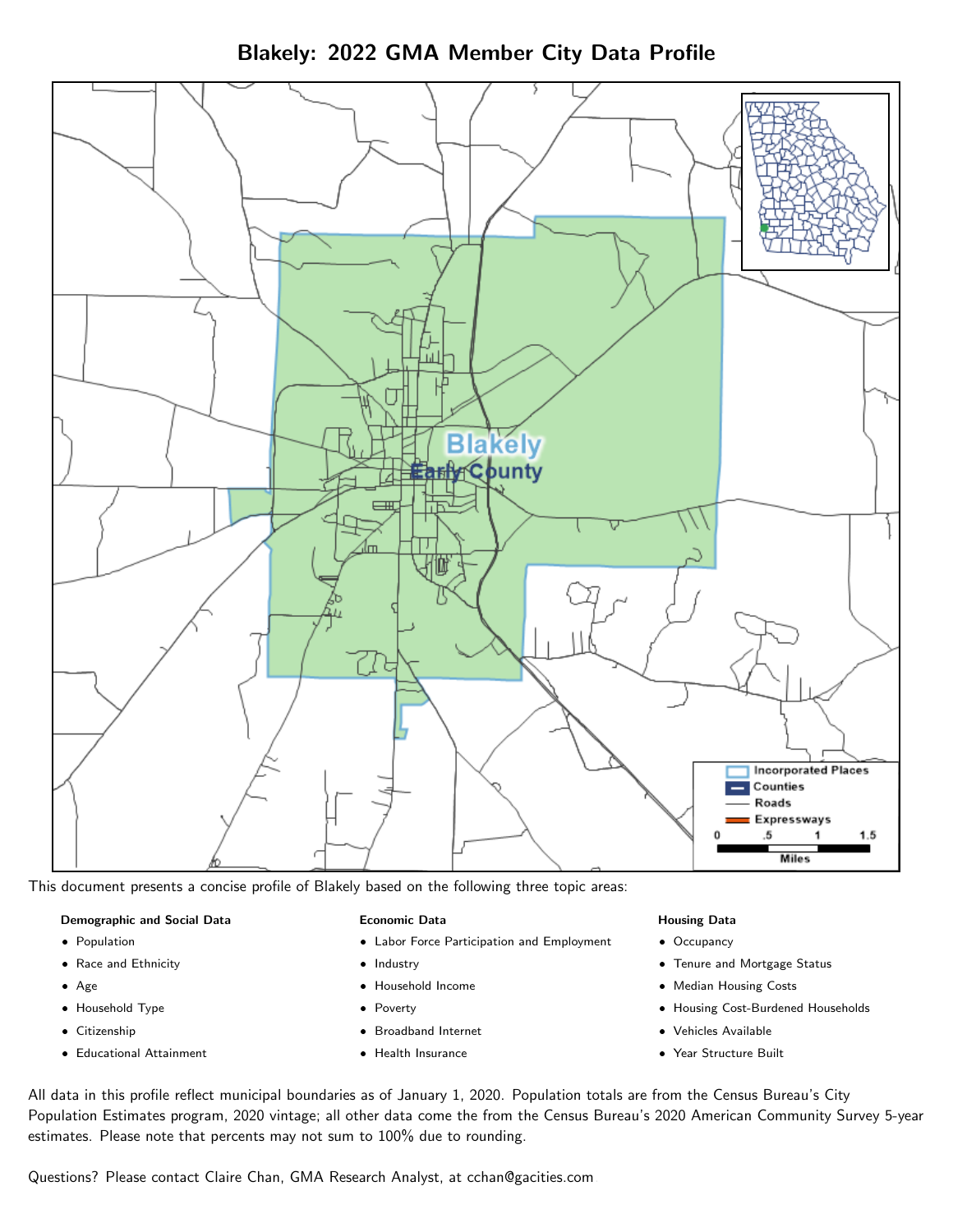# Blakely: Demographic and Social





**Citizenship** 



Source: American Community Survey, 2020 5-year estimates, table B05002 Source: American Community Survey, 2020 5-year estimates, table B15002

Race and Ethnicity



Source: U.S. Census Bureau, City Population Estimates, 2020 vintage Source: American Community Survey, 2020 5-year estimates, table B03002

## Household Type



Source: American Community Survey, 2020 5-year estimates, table B01001 Source: American Community Survey, 2020 5-year estimates, table B11001

### Educational Attainment



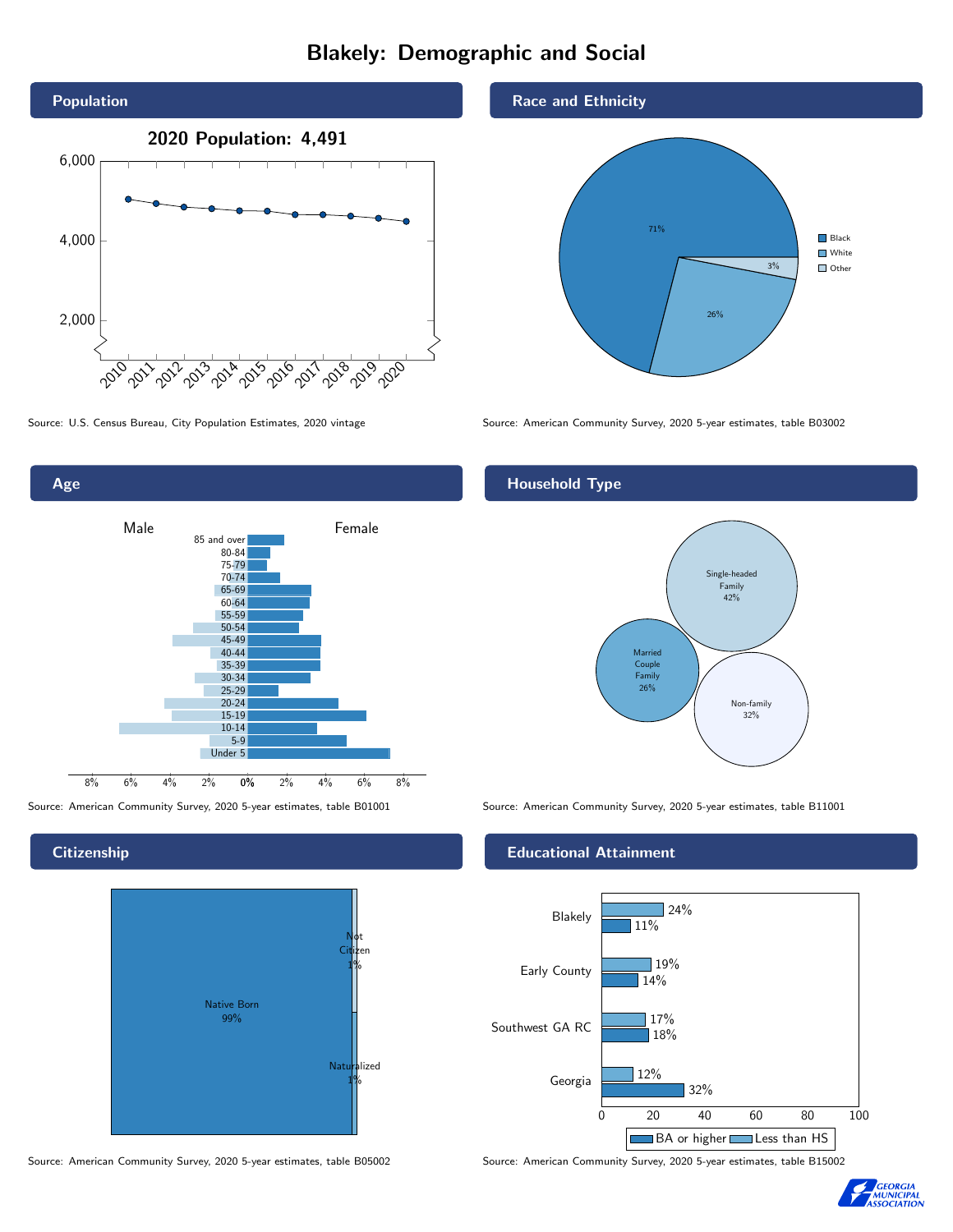# Blakely: Economic



Source: American Community Survey, 2020 5-year estimates, table B23001 Note: Unemployment rate is based upon the civilian labor force.

#### Industry

| Agriculture, forestry, fishing and hunting, and mining      | 10%   |
|-------------------------------------------------------------|-------|
| Construction                                                | 6%    |
| Manufacturing                                               | 12%   |
| <b>Wholesale Trade</b>                                      | $4\%$ |
| Retail Trade                                                | 10%   |
| Transportation and warehousing, and utilities               | 6%    |
| Information                                                 | $1\%$ |
| Finance and insurance, real estate, rental, leasing         | 3%    |
| Professional, scientific, mgt, administrative, waste mgt    | $7\%$ |
| Educational services, and health care and social assistance | 26%   |
| Arts, entertainment, recreation, accommodation, food        | 7%    |
| service                                                     |       |
| Other services, except public administration                | 2%    |
| Public administration                                       | 7%    |

Source: American Community Survey, 2020 5-year estimates, table C24030



Source: American Community Survey, 2020 5-year estimates, tables B19013 and B19025 Source: American Community Survey, 2020 5-year estimates, table B17010

Broadband Internet No 49% Yes 51%

#### Health Insurance



Source: American Community Survey, 2020 5-year estimates, table B28002 Source: American Community Survey, 2020 5-year estimates, table B18135



#### **Poverty**